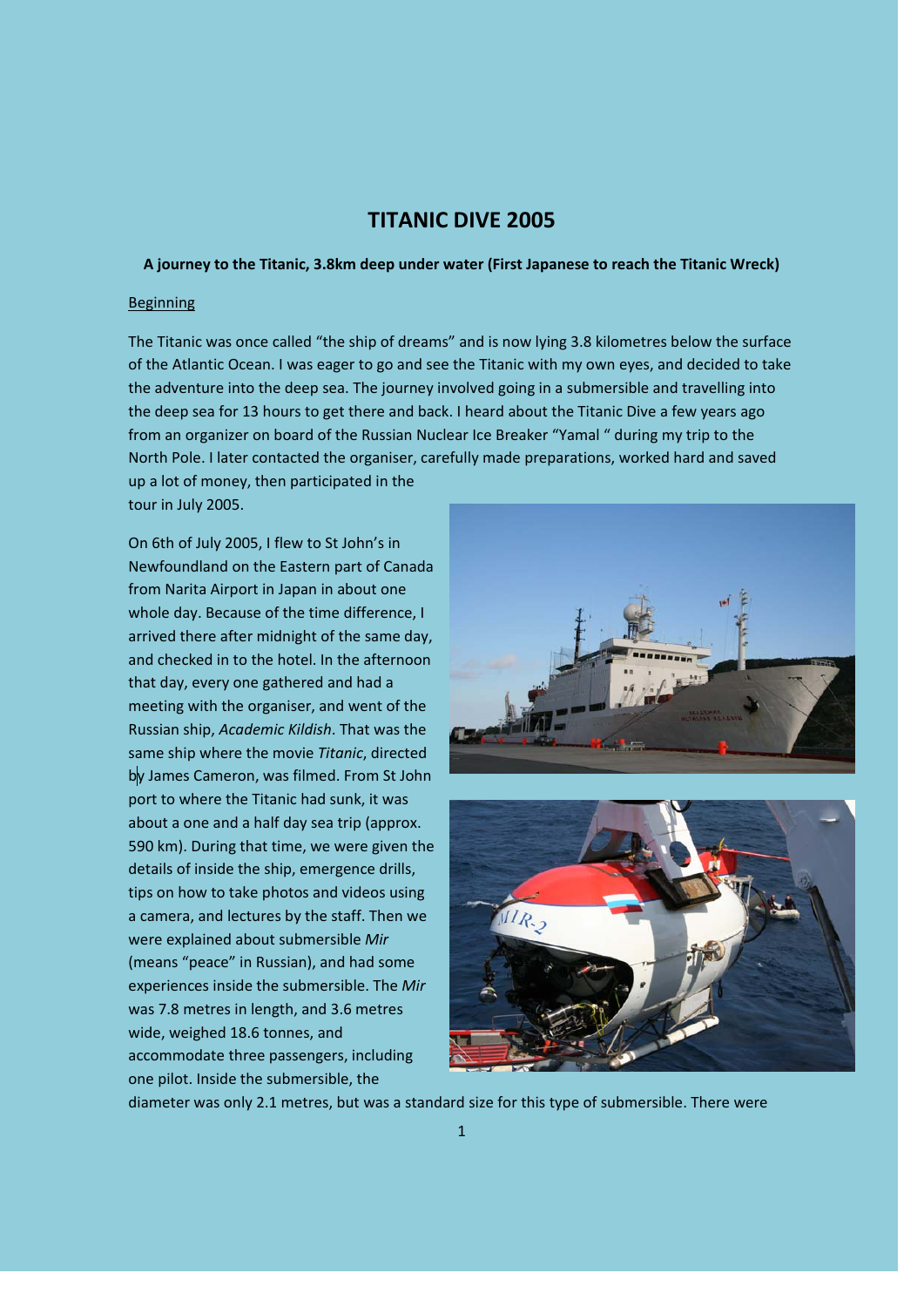three windows in the submersible; one of 200 millimetres in the middle, and two of 120 millimetres to the right and left. I thought it'd be virtually impossible to take photos and videos from such small windows. There are two of the *Mir*, "*Mir* I" and "*Mir* II". Of course, these submersibles appeared in the film *Titanic*, and director James Cameron himself travelled in the submersible and which used in the filming of the movie.



On July 9, at around eight in the morning, we arrived at the site where the Titanic had sunk (above the ocean). It was announced the first trip of the submersible will take place the next day, on the 10th. It was decided that I will participate in the first submersible voyage. The pilot was Dr. Anatoly Sagalevich, the scientist who designed and invented the *Mir*. He also largely contributed to the filming of the Titanic, and appears at the

beginning of the film as submersible pilot. "I will guide you to the Titanic that lies at the bottom of this ocean, so please do not worry and have a great time", he said with confidence, and at the end added "our most important job is to bring you back to this ship safely" and dissipated everybody's' fears straight away. I was also one of those such people. I had come to this point after several years of hard work, and had supposed to dispel all fears, but as the time to ride the submersible approached, my fears came back. In the past, when I had gone to places such as the North Pole and the South Pole, I was able to overcome my fears by preparing carefully and gaining relevant knowledge, but for some reason this did not work with the trip to the bottom of the sea. Perhaps because this was an experience that was completely different from what I've experienced so far, or it may have been because I was scared of leaving all of the submersible technology in the pilot's hands and going in this small submersible that had no escape. However, after talking with Anatoly a couple of times and talking with the other experts among the organisers who had gone in the submersible before, my fear turned into excitement and I couldn't wait to ride the submersible. Yet, there was also another reason for my fear. It was about the toilet. There was no toilet in the submersible so we have to use a urinal pot. Fortunately, my co-passenger was a female so I didn't need to worry too much, but the pilot is a male. But I didn't need to worry about this either. He is used to female passengers doing their business, and it was he himself who was to explain how to use it to us. However, he explains that many of the past passengers have been able to hold it for 13 hours. Each person's body is different and there is no single method to solve this problem, but after talking to several people, I came up with my own plan. First, I'll have a big lunch on the day before. Then I will exercise and let everything I've eaten out of my body during that day. Before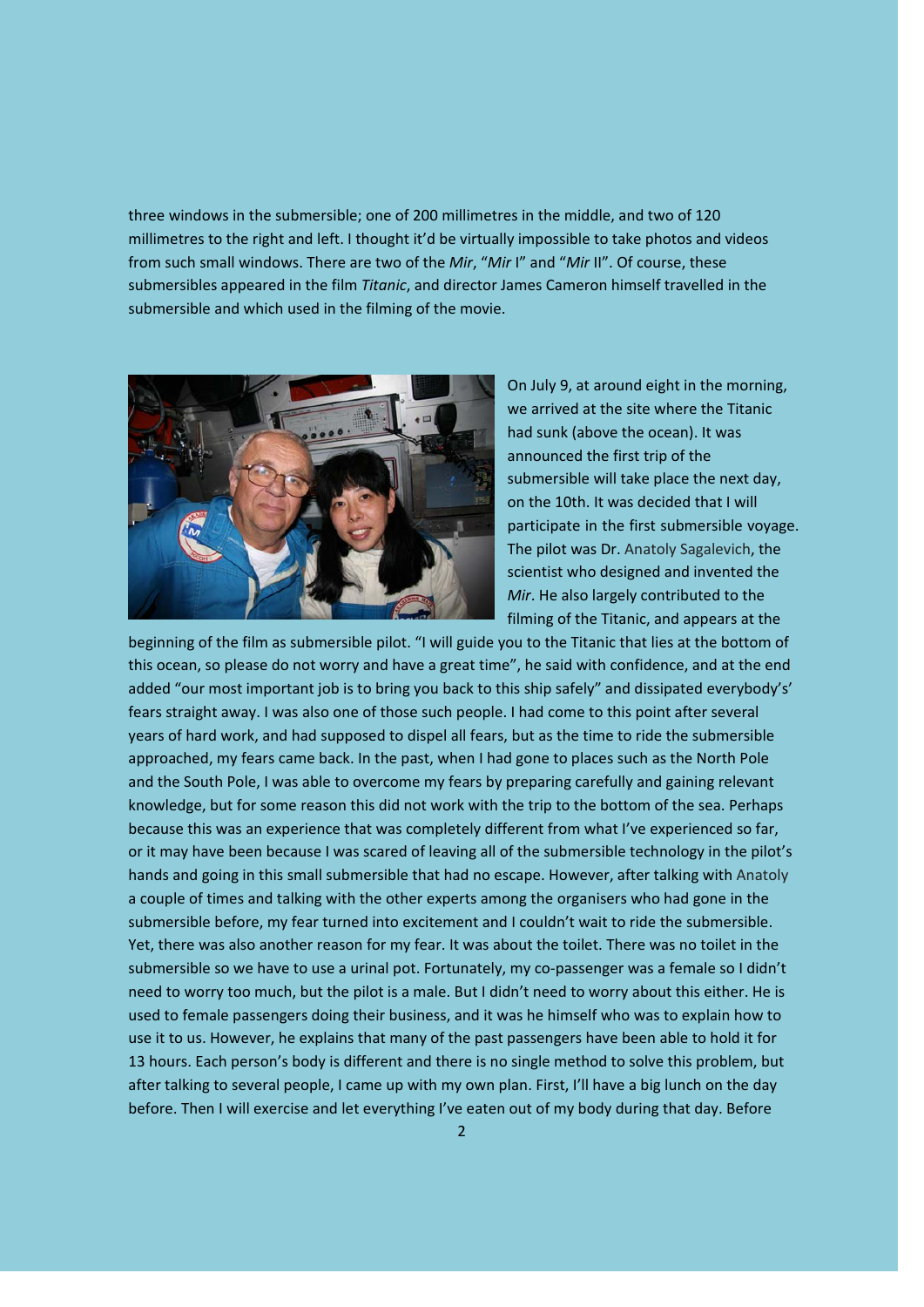sleeping, drink a lot of water to store up sufficient fluid. That too, I'll excrete it all the next morning. Thus, I made sure my intestine and bladder were mostly empty, and I input this information into my brain that they're both empty. After that, I just needed to control it mentally. I wasn't sure if this plan would actually work out, but planning and preparing myself in such did ease my mind about the toilet, and my excitement just grew and grew. The day before, I was able to follow my plan accordingly. He also mentioned that when the sea is rough, the submersible sways a lot. To a person who wasn't particularly strong to motion, seasickness was a big worry. I was one of them. No medication was allowed to take. So I decided not to worry and put up with the sickness. Then my dive day has arrived.

#### July 10th

I woke up before 6am. After drinking a little bit of water, I decided to do some light exercise on the rear deck. Of course, I skipped breakfast. When I arrived at the deck, my pilot, Anatoly, was doing some stretches there already. He will sit in the submersible for 13 hours, so it is necessary for him to move his body now. After this, I wore my underwear, fleece, tights, and socks and so on as instructed beforehand. On top of that, I wore a white and blue jumpsuit (men wore blue only), that looked like a space suit, and my excitement heightened. It was time for departure!

There was a meeting with the staff at 8am. It was decided *Mir* I will depart at 9:15am, and *Mir* II will depart at 10am. An American couple will ride in *Mir* II.



Oxygen masks, sandwiches, fruit, snacks, drinks, cold weather protection gear were prepared as well. We were instructed to minimise belongings as much as possible. There was also an introduction of the team members. Among them were technicians and all the staff who pulls the submersible up and down to the sea surface with a crane. Everyone was Russian. Team work is necessary for this procedure. This meeting only lasted for 10 minutes, but my fears had vanished and I was overfilled with excitement. I returned to my room one last time to go to the toilet. At 8:45am, I went to the place where I will embark on *Mir* I.

After greeting the staff, I had a short chat with my pilot, Anatoly. He said, "the sea is calm, and the submersible won't sway much. It'll be an easy ride. We're lucky." When I looked closely at the sea,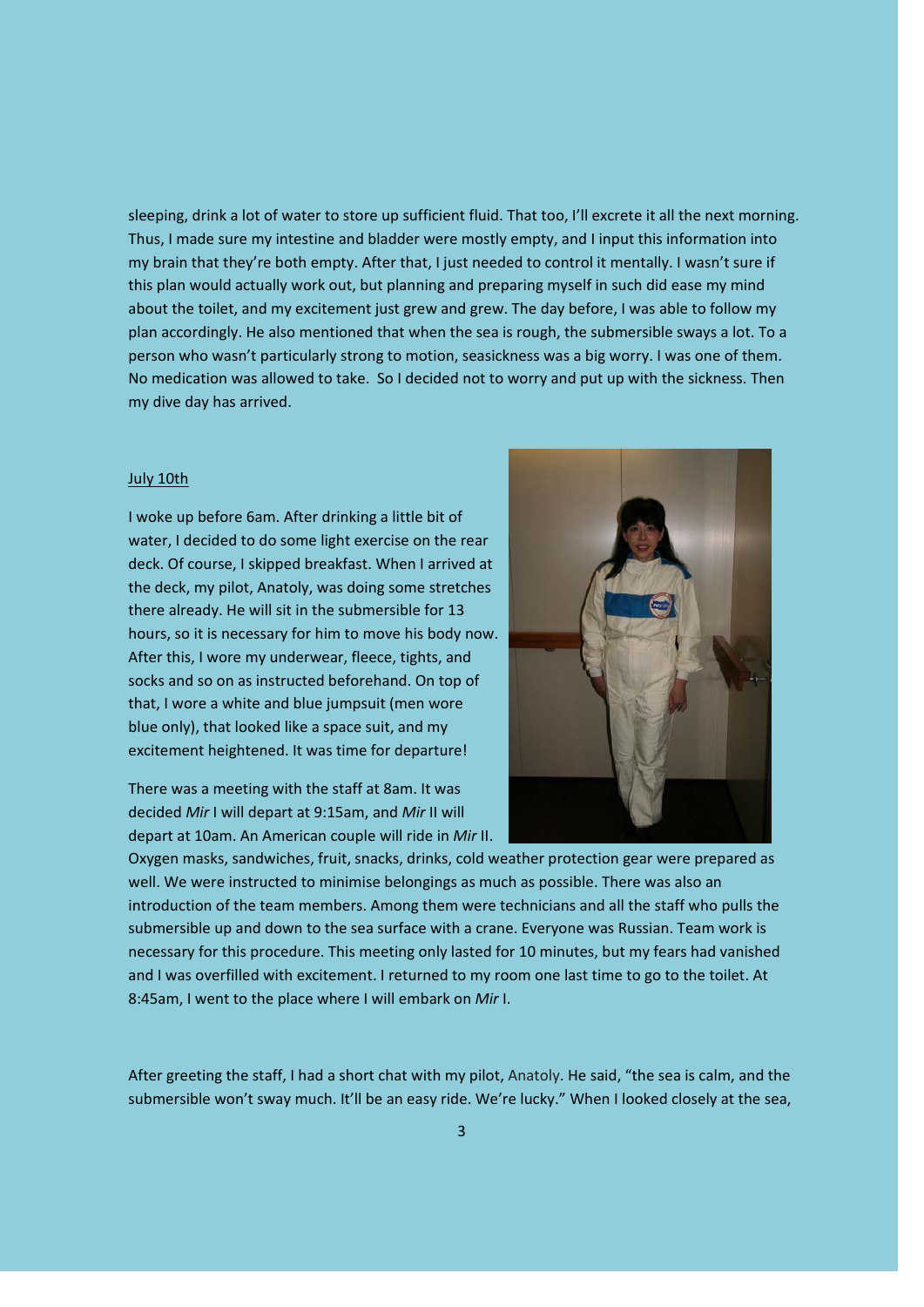

there were no tall waves. Before our departure, there was a photo shoot and an interview recorded on video. I was the first to dive, so most of our team members and fellow passengers cheered from the deck. From there I heard loud voices cheering "Masayo!" "Masayo!" I was to go in the first submersible, so I responded by gesturing "No.1". When I climbed the ladder and arrived at the hatch, there was another cheer. I had climbed to a high place, so this time I was able to see the people's faces clearly. I gave a big wave back. I took my shoes off, put them in a case, and crawled through the narrow 60cm hatch and sat in my seat. I was given my belonging, and put them behind my seat. Anatoly embarked the submersible last. The hatch was closed soon after. Then the submersible was pulled by the crane and lowered to the sea surface. For the 10‐20minutes when

preparations to lower the submersible were made above, it swayed a little, but not so much that it made me feel sick. Then soon, they lowered the submersible. Here began my two-hour journey to the bottom of the sea, to the Titanic wreck.

## 9:45 am

When looking out the window, I was clearly able see the bubbles both sinking and rising. After going a few hundred meters down, the sunlight was gone, and it was pitch black outside the window. However, the submersible was stable and I couldn't feel any swaying, so I didn't feel like I was really submerging. It even felt as if there was just a black material covering the submersible windows, and the submersible itself was stopped. But according to Anatoly, the submersible was going down gradually, forming a swirl pattern. The thermometer



inside the submersible indicated 18 degrees Celsius. I didn't feel cold at all. Anatoly was good at controlling the submersible with his arms, while closely communicating with the people above the surface. At times he turned the light on outside the submersible and showed us what was outside. The level and positioning of the submersible can be checked by the radar and numbers displaying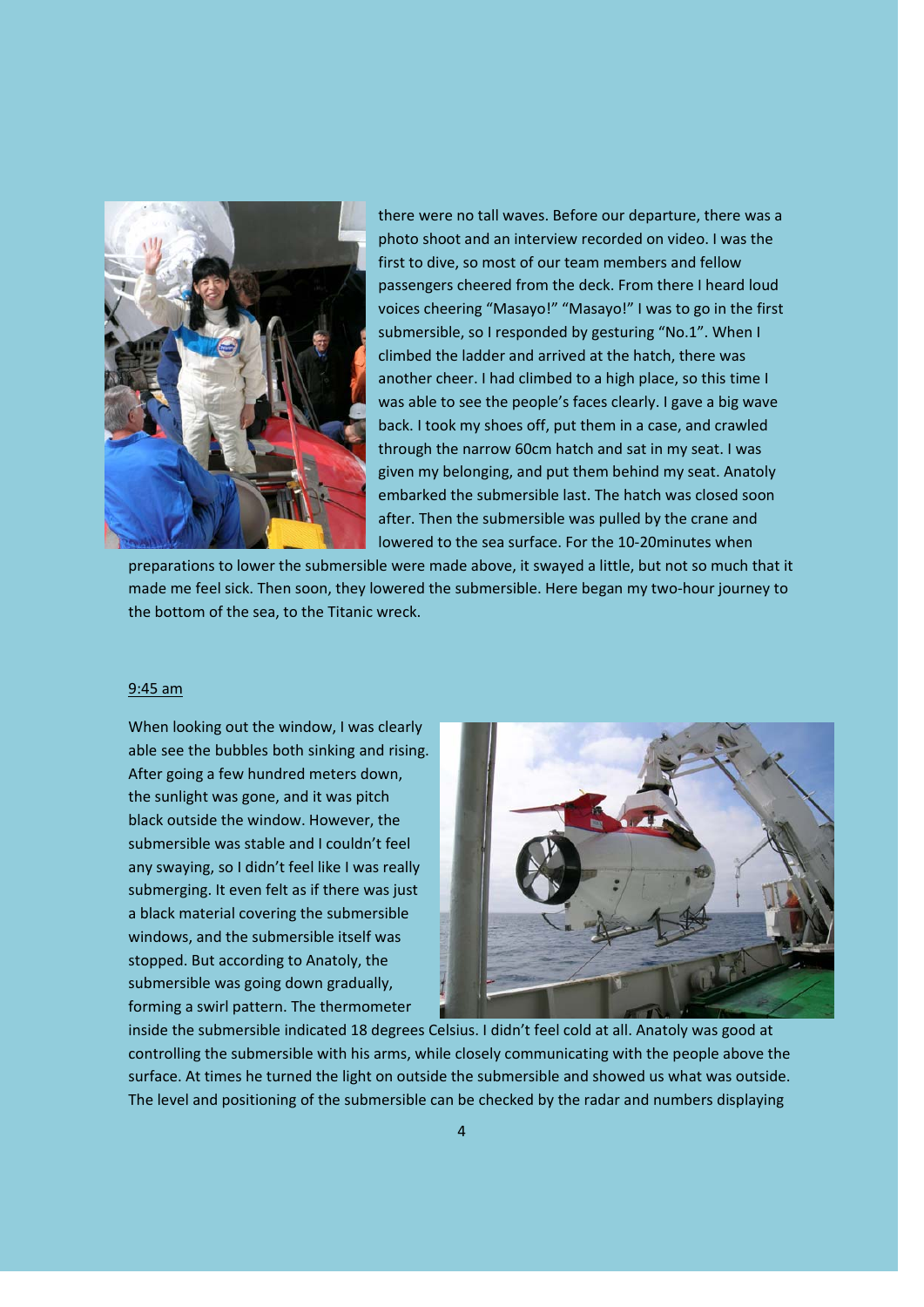the front, sides and back. The last digit showing the meters was changing every few seconds. After checking the position of the bow of Titanic on the radar, Anatoly aimed the submersible there and submerged straight down. The navigation tour at the bottom of the ocean over the next five hours was planned as follows: firstly, take a look at the bow of the ship, then look at the top of the ship at the front and go around, look at the guest rooms, grand staircase, the bridge, the communication room, then go towards the stern of the ship, look at the engine room, and propellers. During this quest, the submersible will stop at or land on famous spots and stop for a picnic lunch. I wanted to avoid food or drinks, and take a lot of photos and videos, so I didn't really care about it. Either way, I didn't have that mental ease to enjoy a picnic lunch under the deep ocean.

After descending about 2000 meters, I started to feel a little cold. However, the temperature was still just above 18 degrees. Anatoly told me there were cold weather gears at the back of the seat, and for the time being decided to wear just the socks. It was a warm pair of big socks as if it could fit Santa's presents inside. But it was blue, not red. When I wore them, my whole body became warm, and I felt somewhat relieved. After a while, I gradually grew sleepy. "You can take a nap. I'll wake you up when we reach the bottom", said Anatoly. But I couldn't bring myself to sleep, leaving Anatoly alone to do all the work. He himself also nodded sleepily at times, so I was a little worried about the submersible. I was ready to grab the controller when he began to sleep…..so, I couldn't sleep. Of course, this would've been nothing but meaningless worry. I was taking photos and videos inside the submersible at times. I brought two digital cameras and one digital video camera inside the submersible with me; one for inside the submersible, and one for the Titanic. This was my own idea based on battery life and the number of photos they hold. I bought new digital cameras with a single‐lens reflex camera. I took photos and video using the one prepared for the submersible. However, there weren't many things around to take a photo of, and after a while, I became bored. The submersible wasn't swaying at all, and it was stable, so to ease my nerves and tiredness, I decided to rest a little. After some time, when I opened my eyes, the distance reached 3000 meters. In about another 800 meters, we'll arrive at the Titanic. Anatoly adjusted the positioning of the submersible a little, so that we can land at the bow. After about 30 minutes, we landed at the bottom of the Atlantic Ocean. It was a soft landing.

# At the bottom

After turning on the outside light of the submersible, the submersible landed 3800 meters deep at the bottom of the Atlantic Ocean. This was my very first time landing at the bottom of the sea. Then the fish in the deep sea greeted me. I was surprised to see there were fish even here. There were star fish and creatures like crabs nearby. After a while I saw the titanic that I had been waiting to see. It was the bow. With only the outside light of the submersible, I was only able to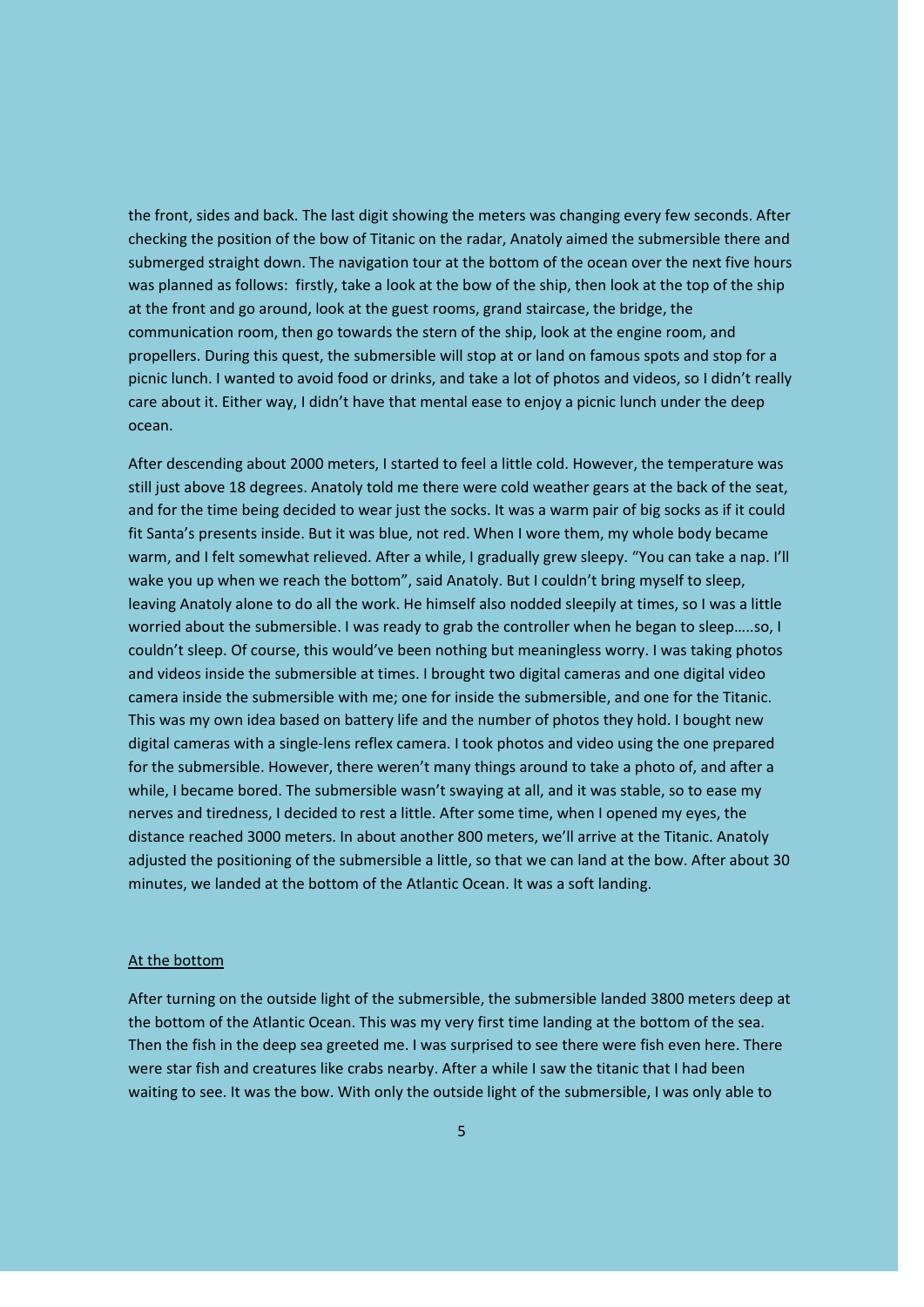see where the torch lit. The surrounding was pitch black. I was worried whether I could take photos or videos, but the light was bright enough, and it seemed that would not be a problem. I prepared my camera and video camera for the Titanic, and I set my digital camera so that a photo in Row and Jpeg format will be taken at the same time. I had 2 GB of memory, but I took care to delete the bad photos immediately so that I'll be able to use as much memory as possible. My first aim was to take photos and videos of the bow. I'd spent over 30 minutes doing that. Then Mir II arrived as well. They lit their light beautifully around the bow. Perfect timing!



I took many photos making use of this opportunity. I also had to imprint this sight in my mind, and not only take photos. I kept examining the bow and its surroundings with my bare eyes. This sight I'd imprinted has come to be a sight I will never forget. I imagined Rose and Jack standing together just like the movie scene. However I had mixed feelings. The Titanic was a gorgeous ship as well as a dream ship. It has now turned into a pitiful sight. However, the Titanic which was still standing up straight on the seabed honourably seemed to still have its majesty and beauty. I see the Titanic as ship of beauty, rather than a tragic ship that took away 1500 peoples' lives or a ghost ship that has now become an ugly look. The Titanic further heightened my passion for adventure.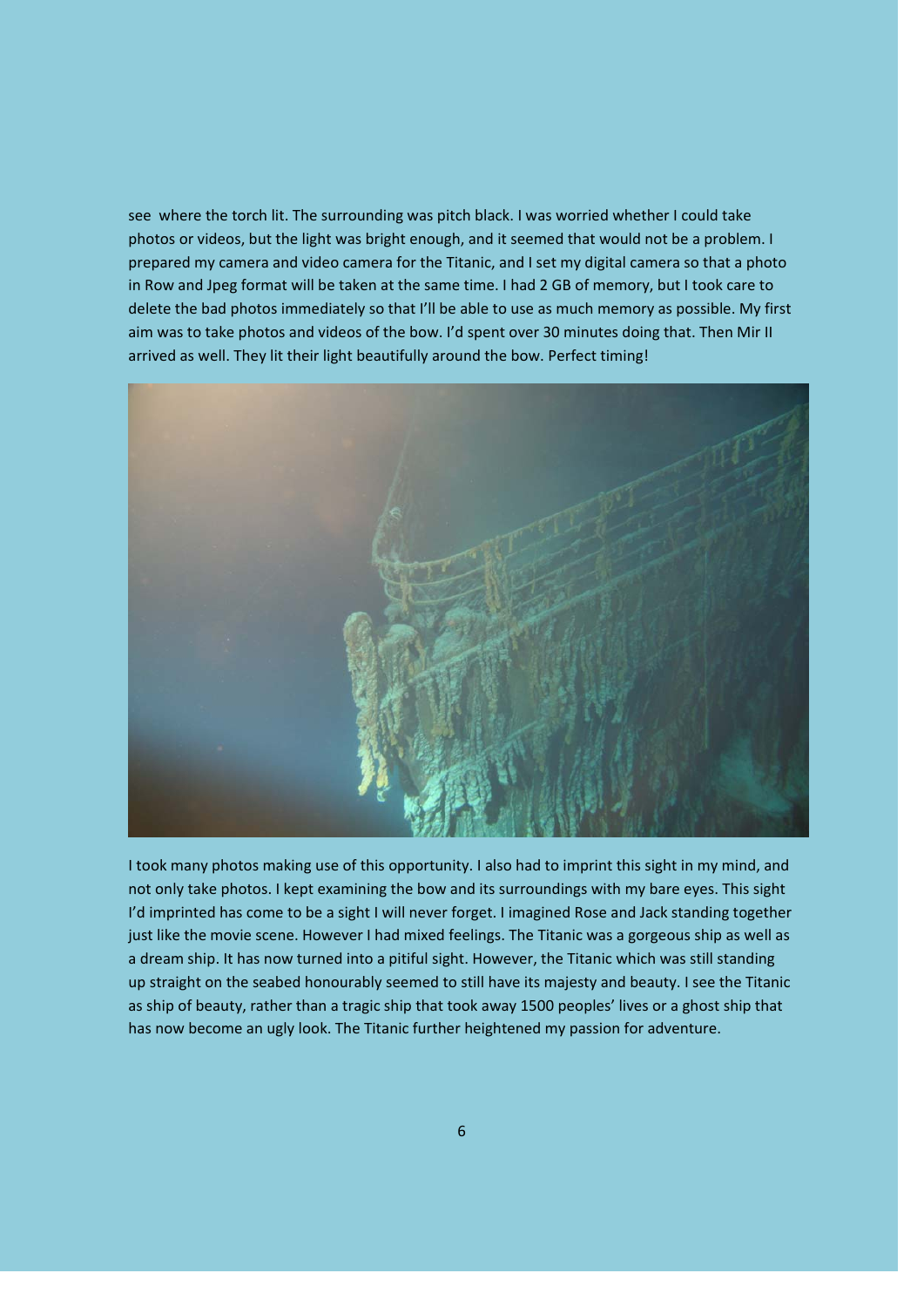

Then we went above the Titanic. From the window I was able to see huge chains and winches (lifting device). Then I saw the mast. "Iceberg!" "Iceberg!" Anatoly shouted. Yes, this was the exact spot where the iceberg was sighted, and the alarm bell echoed. The mast is still lying on its side.

We travelled left from there, and saw the steering wheel. The steering wheel was intact and was clearly seen from the view. Anatoly stabilised the submersible and let us take a photo from close by. It was so clear, that I could almost reach my hand out and touch it. I was able to take many beautiful photos and videos of the steering wheel. This is exactly where a crew turned the wheel to the full to desperately avoid the iceberg.





After that we went to the guest room. The window and widow frames were still pretty. I also saw the room of Morley Brown, an American tycoon who joined the rich people. After a while I could see the expansion joint hugely split. I felt as if I had a glimpse of the tremendous fear when the ship collapsed. Just at that time Anatoly seemed to be having terrible problems with the control. The submersible seemed to be caught in something. Perhaps we couldn't

escape? This couldn't be true! The submersible remained still for a while. Anatoly said to us, "Please chat about something". Anatoly who said it was his first time to have two female passengers, seemed to be tired at times with our excitement and chatting, but this time it was different. "He must be joking!" I hoped for the better, but I had come to the point that I had a nervous breakdown, and finally said "I've seen enough of the Titanic. Maybe we can go back to the surface now." I am not certain how much time passed by, but eventually the submersible started to move again. "Now we're alright", said Anatoly confidently. I do not know if the incident was real. But it does not matter anymore, and I keep it as a memorable story. We finally settled again and started our trip again. After looking at the promenade deck for first class passengers, we went to the grand staircase. The beautiful scenery in the movie Titanic was not to be seen anywhere. It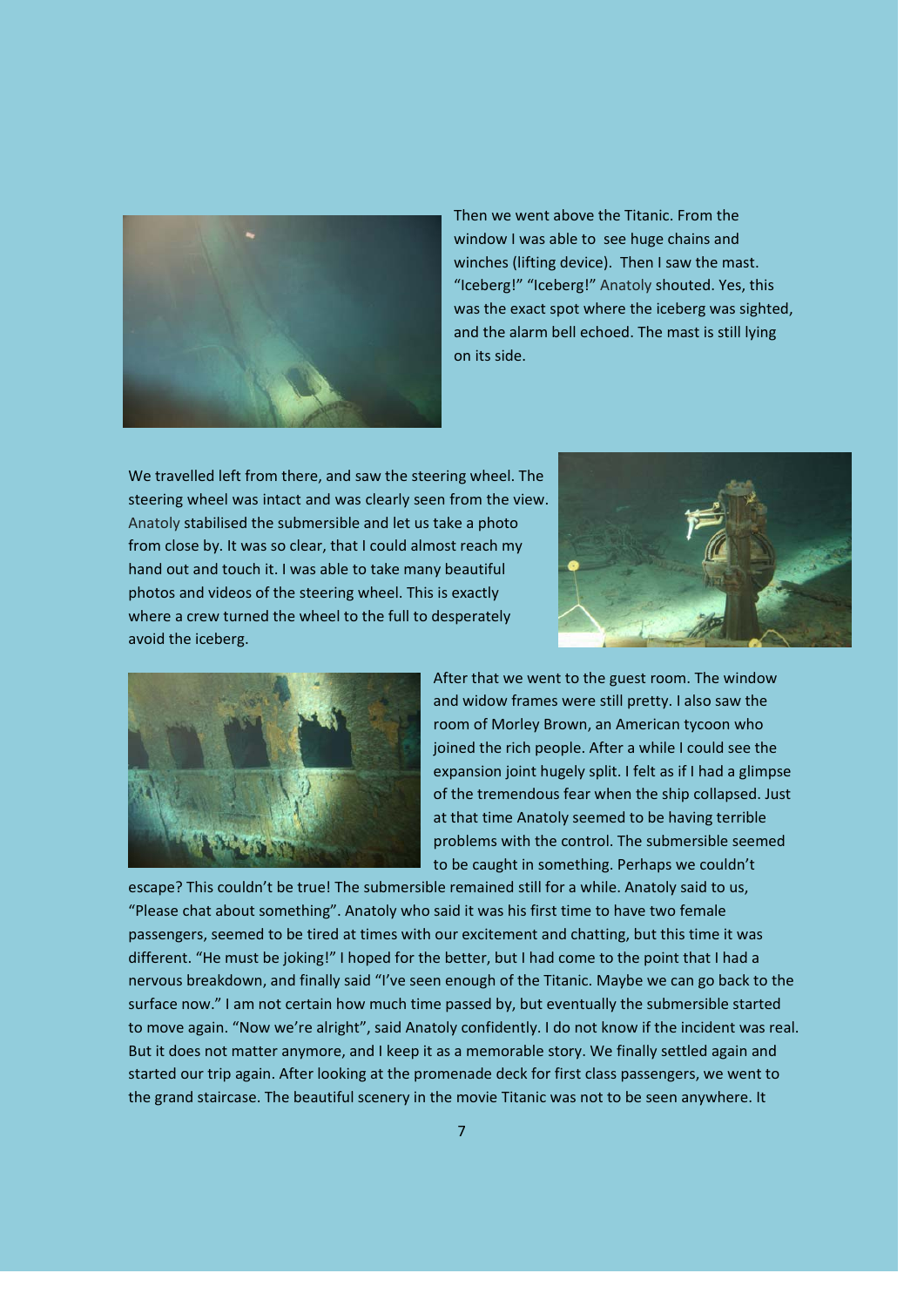was unrecognizable unless you were told that it was the grand staircase. We passed above the ship and went to Captain Smith's cabin. The room had kept its shape, yet it was severely worn. Few hours flew by. Anatoly suggested we should have our picnic lunch now, but both of us did not care about food. I thought it was a better idea not to put anything in my stomach so that I won't need to go to the toilet and won't get sick when the submersible sways after reaching the sea surface.



Without anyone eating, we went back to the bow again, and viewed it from the side, the top, diagonally, and from above. My feeling towards the Titanic still didn't change, and I was just struck at its majesty and beauty.

Soon we saw Mir II coming from the opposite direction and it was coming closer and closer. We were just about to bump each other but I thought the pilots would avoid the collision, but didn't. Boon! We have collided. I thought we would die of the deep sea accident because the impact was strong, but my pilot said this would happen from time to time, so not a big deal! For me it was a threatening moment, but it was actually an exciting adventurous moment.

# 3 pm

After that we went to the back of the ship and went to the stern of the ship to see the engine room and see the propeller. It'll take 30 minutes to get there. Anatoly suggested we take a good rest, and we nodded in consent. That moment, something cold dripped on me. I was horrified that instant. Fear surrounded me. There was water running on the window glasses too. I was scared to look above at the hatch, but there seemed to be nothing wrong. "Yes, water drops", said the copassenger. "It's just water drops" also said Anatoly, and he wiped the water on the windows and inside the submersible with a towel. Then I remembered, I was told there would be water drops in the submersible after some time. It was something we had been told about before, so my fears vanished instantly. But the water drop on my forehead was not something nice to experience. The room temperature was now 17 degrees Celsius. I didn't feel that cold. Feeling relieved, I felt the need to go to the toilet, as if I'd just remembered. But it wasn't urgent. This was because my bladder was virtually empty. But just in case I do want to go to the toilet, I told Anatoly and the co‐ passenger I might go to the toilet soon. In the meantime, we arrived at the back of the ship. This was where the Titanic had split in to two, and unlike the bow, the stern had sunk upside down.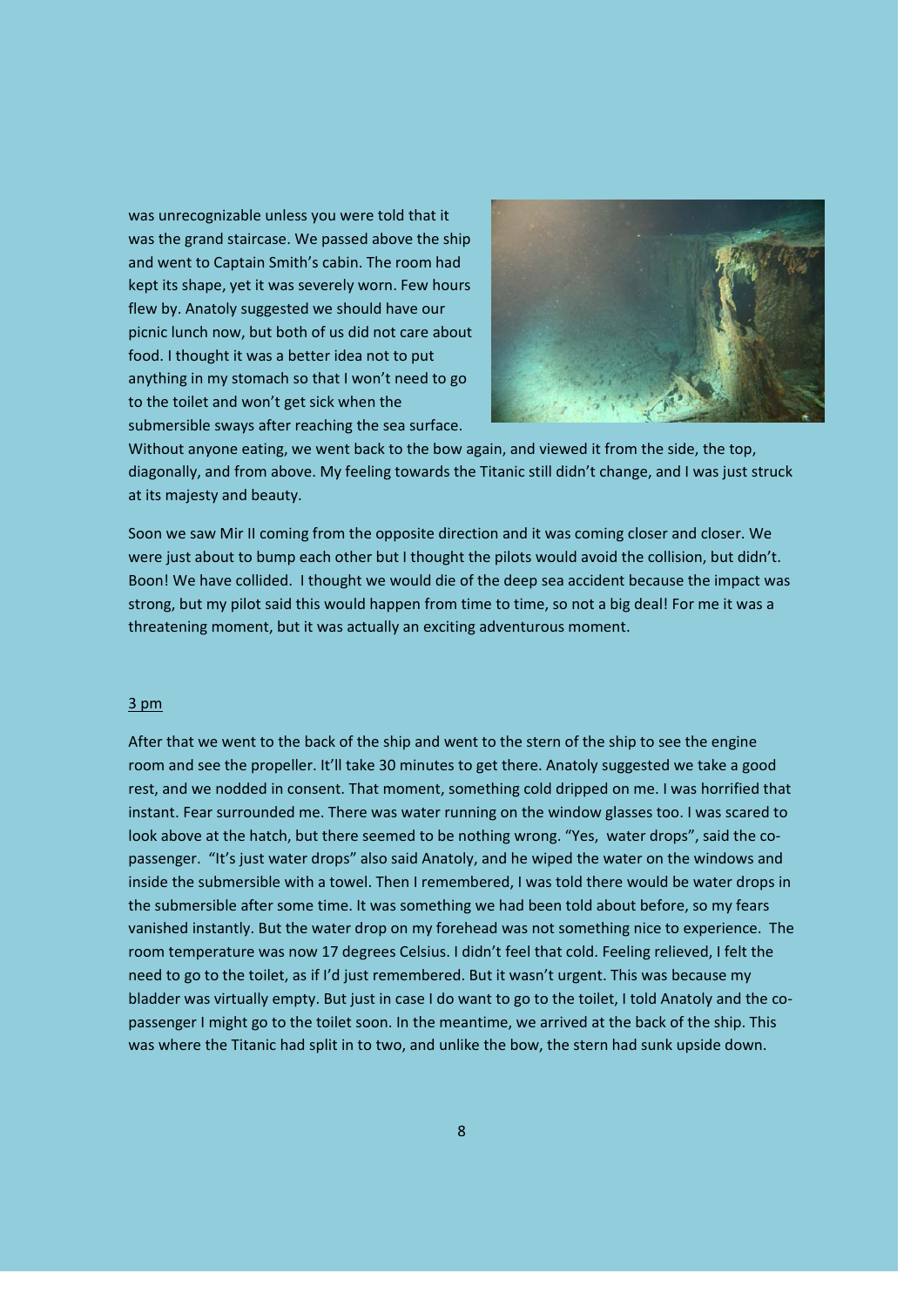First, we saw the engine room. The engine was as big as eight stories high. The hugeness of it was immeasurable. We were able to see a large part of the engine, which still remained in its original form, called the blow off valve. I was also able to see a little bit of the sign that said "Titanic". Seeing the engine that has been severely damaged, I felt as if I could sense the great terror at the time of the crash. According to Anatoly, the Titanic only took a few minutes to get the bottom of the sea. That is how fast the



ship reached the bottom of the ocean. The front of the ship sank vertically, and now more than half of it is above the seabed. The back of the ship sank at a right angle, and most of it is buried under the sand, but the part that is still above the ground is standing vertically.

After looking at the engine room for a while, we went to see the propeller. Only two out of three propellers were seen, but the submersible could only approach one of them. At first, I couldn't tell which one was the propeller as it was so huge. But eventually, I was able to see a big propeller in the full view with my own eyes. Anatoly explained this was inside the Titanic. That is because the stern of the ship is now above the submersible. Finally we had arrived to the inside of the Titanic. This is the last place of the Titanic tour. It was 5:30pm. There was still 30 minutes until we had to start going back up. Anatoly suggested we have a stroll around the Titanic. He told us there was a place where some belongings of the passengers still remained. He parked the submersible on the sand with its legs, and searched the seabed as if it was crawling. Bottles, plates, cups, most of them had been scattered without braking. Among the cups and plates, there were items that were still in perfect condition and can be used now, immediately. We spent 30 minutes searching for an item, then taking photos and videos, and so on. Then the time to start heading back up came.



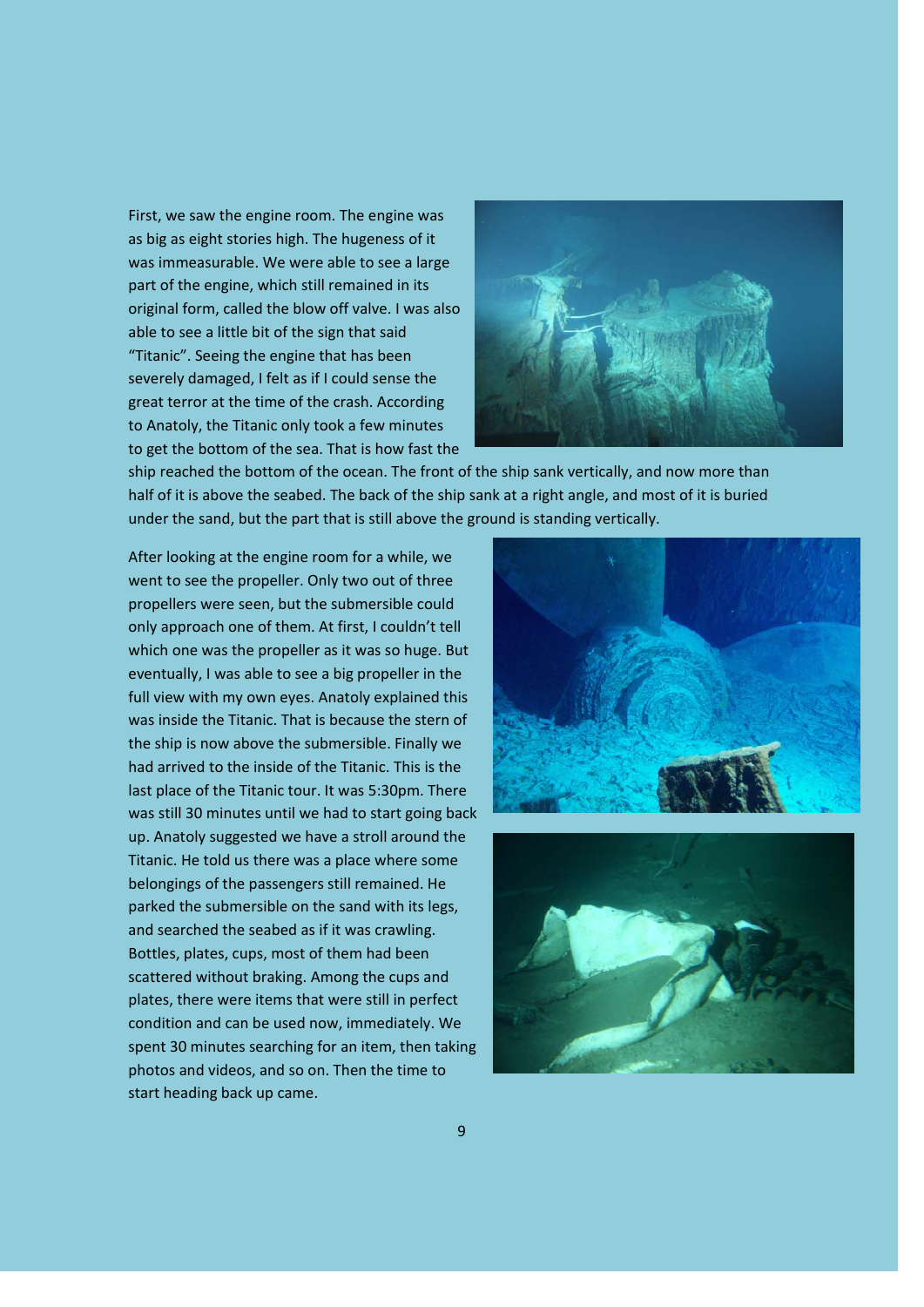## 6:00 pm

I continued to be overwhelmed by the sceneries that came before me, which I had not seen on this earth before. The six hours had gone by quickly. "I want to stay here longer", I joked, to which Anatoly replied "should we stay here for the night?" Apparently, when doing formal research, he does stay at the bottom of the ocean overnight. "Not this time, no thank you", I replied, and could not wait going back to the surface. I felt that time passed very slowly and one hour was felt like one full day. I am not sure even now whether these five hours was short or long, but I felt like it was a space trip where I travelled to a different time and space. It takes one and a half hours to return back to the surface, the quickest. From about 2000 meters below the water, the room temperature rose to 18 degrees Celsius again, but this change in temperature somewhat felt colder. I decided to wear the remaining cold weather gear and make myself warm. Then at about 7:30 pm we arrived back at the surface. The sun was still shining on the water, and it was just before sunset. However, this time the submersible swayed, and there was the possibility I'll get sick. I prepared a bag in my hand. The crane didn't lift the submersible from the water for some time. What on earth had happened? Was the preparation just taking time? After about 20 minutes we were finally lifted above the surface. There was a beautiful sunset, and I could see the faces of the staff. I have come back. I was relieved. Anatoly safely fulfilled his promise to bring us back to the ship.

#### 8:30 pm

The submersible safely arrived back at the sea surface. The hatch opened. There was no change in air pressure, so my ears did not go funny, and not to mention, I did not get sick at all either. I was able to see the faces of the staff from above the hatch. Then they helped us out of the submersible. When we arrived at the top of the hatch, the staff and fellow passengers cheered me loudly. "No.1 Japanese!" many of them congratulated. I shouted back 'I safely came back. It was the most wonderful time I ever had in my life." I then put my shoes on



and went down the ladder and arrived back on the ship. The tour leader gave me a bottle of champagne. With the champagne in one hand, say cheese! I took a memorial photo of landing at the place where the Titanic sank. After that, from a cameraman inside the ship, and a German cameraman, I received an interview. "After reaching the North Pole, and the South Pole, I became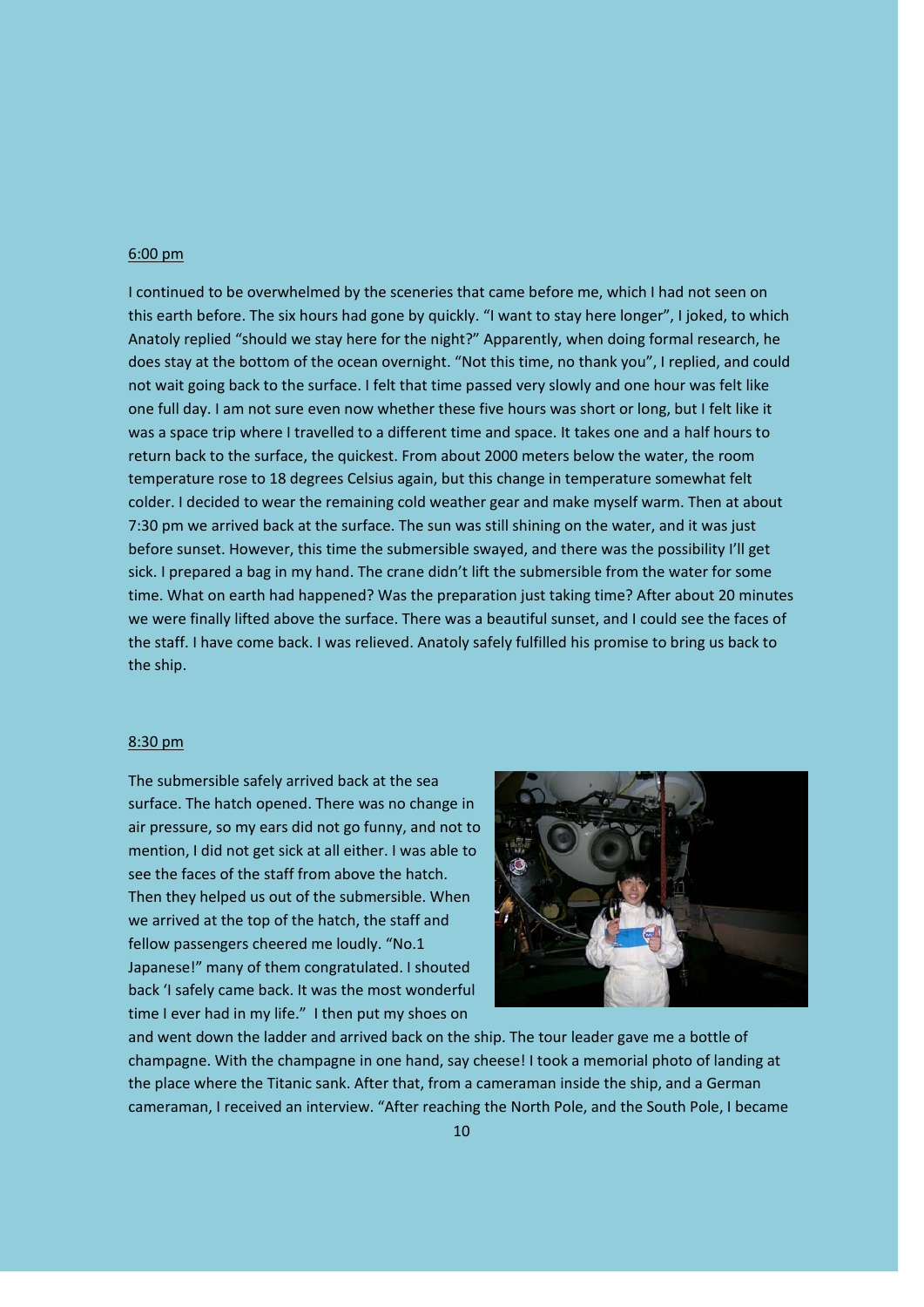the first Japanese to reach the Titanic wreck lying at the bottom of the ocean. This is an extremely happy moment in my life." I was able to reply in the interview. My excitement did not ease for some time. However the time was up. The Russian woman who was to wash my jumpsuit was waiting for me to take it off. "Whoops!" I wanted to relax a little more, but I had to take them off quickly. More importantly, I had to go to the toilet. Ultimately, I'd completely forgotten about going to the toilet until then. It was about 16 hours since I last went. "This also is a self record", I thought proudly to myself. That night, I had dinner, had a shower, and thought of going to bed early, but my excitement from the Titanic came back, and I ended up sorting my photos until late evening, thinking over my trip to the Titanic again and again. I also strolled around this ship where the Titanic was filmed, and reflected back on scenes from the movie as well.